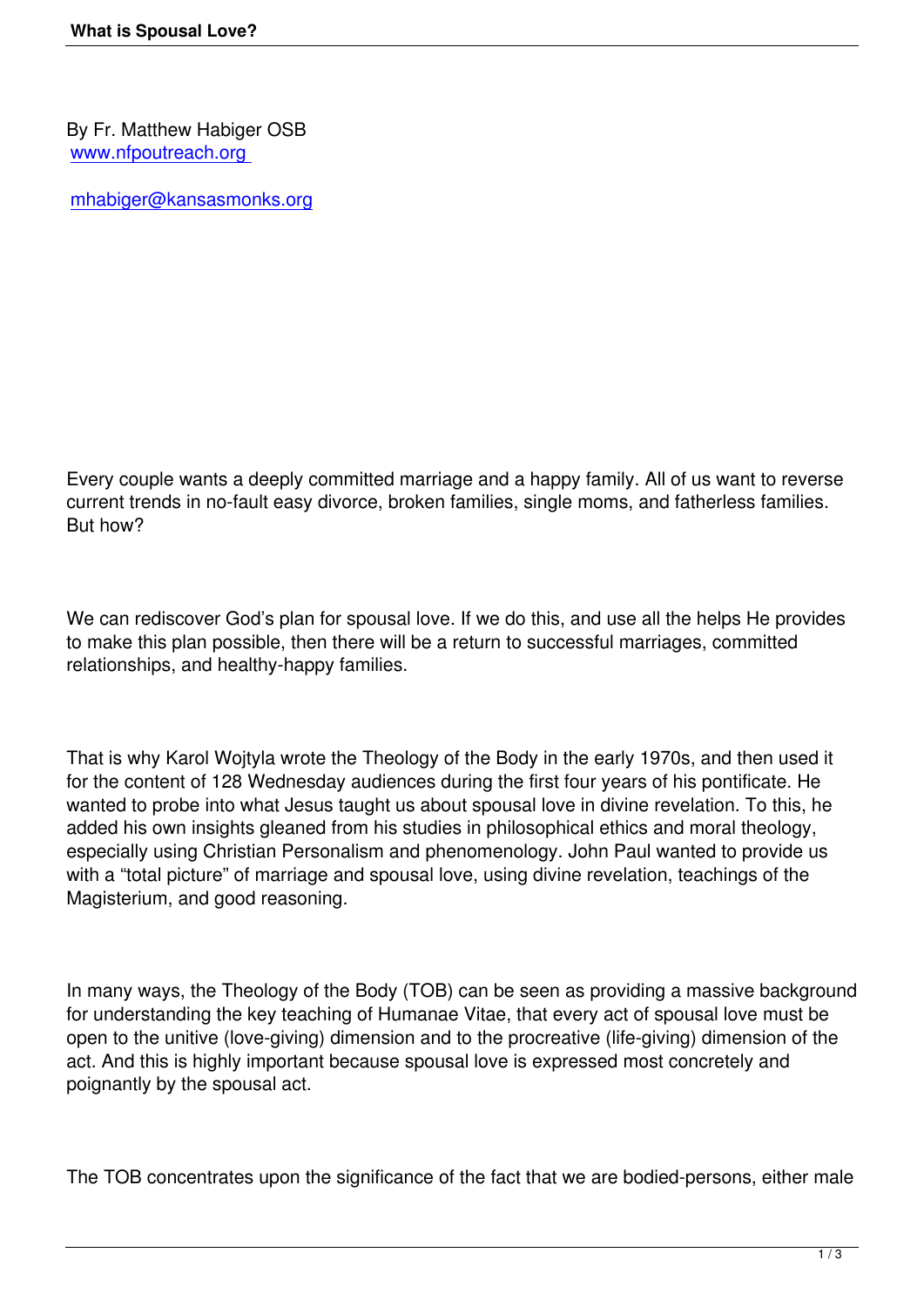or female, endowed with fertility and sexuality. But there are many ways to be confused about this, and to miss the true meaning of spousal love.

If we are bodied-persons, then how close to our core identity is our body? Modern trends, since Francis Bacon, Descartes and Kant, regard the human body as something sub-personal, not part of my real self. My real self, they think, is my self-awareness, consciousness, and the ability to think and communicate. My body is simply part of the material world, over which we have greater and greater control. Thus we see the trend to accept all sorts of interventions and controls over our bodies: contraception, sterilization, abortion, artificial procreation, cloning, eugenics and euthanasia.

Michael Waldstein provides a good treatment of this in his extensive introduction to a new and more complete translation of the TOB. See pp. 34-77 of his Man and Woman He Created Them (Pauline Press, Boston: 2006).

A true anthropology views the human person as a composite of an immaterial (and eternal) spirit united with a material body. My body is an integral part of my identity. I do not have a body; I am my body. What you do to my body, you do to me. We are bodied-persons, not disembodied spirits. We are incarnate spirits, and spirit-filled bodies.

Thus we cannot view, or treat, our bodies as something extraneous to our very selves. We should not redefine sex as a mutual search for pleasure in intimacy while sterilizing its life-giving dimension. We should not reject the meaning God has written into spousal love and its most characteristic act, which is a language of total self-giving and fruitfulness. True human fulfillment in the sexual sphere can only be found by following this divine plan for human love. Authentic growth in learning how to love comes not by way of technology, but by way of personal gift and total surrender.

In his Wednesday audience of 22 Aug 84 (TOB 123:7), Pope John Paul explains the essential evil of contracepted sex. "In the case of an artificial separation of these two meanings in the conjugal act, a real bodily union is brought about, but it does not correspond to the inner truth and dignity of personal communion, 'communio personarum.' This communion demands, in fact, that the 'language of the body' be expressed reciprocally in the integral truth of its meaning. If this truth is lacking, one can speak neither of the truth of the reciprocal gift of self nor of the reciprocal acceptance of oneself by the other person. Such a violation of the inner order of conjugal communion, a communion that plunges its roots into the very order of the